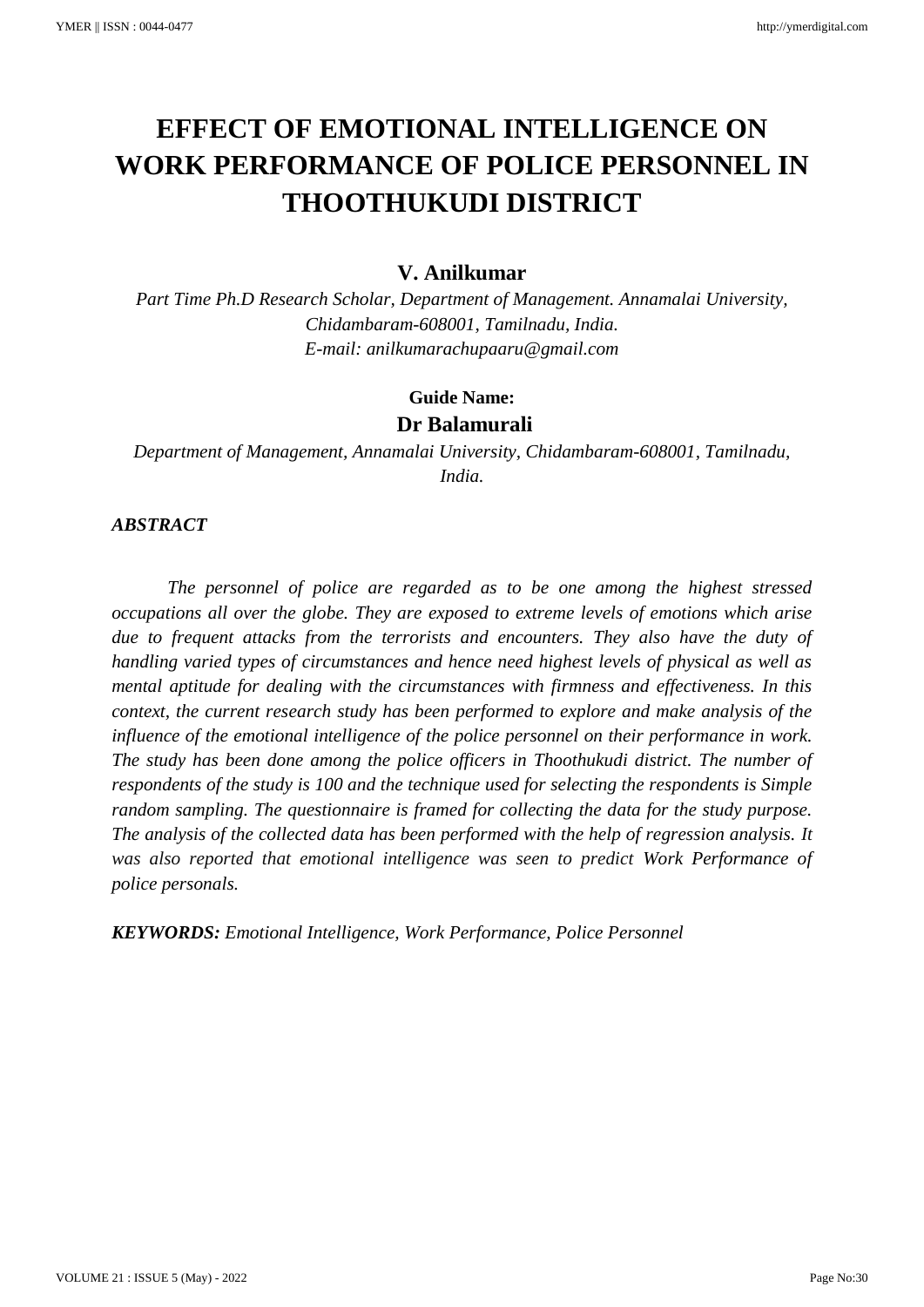## **INTRODUCTION**

The department of police service is considered to be one among the significant departments for the purpose of societal well-being. The personnel working in the police department have got the important responsibility to maintain the system of criminal justice, law of order, operations related with anti-military system, offering VIP protection and also, they serve the nation as an agent for bringing out a change in the society. It becomes essential in knowing whether the police officers are satisfied and happy with their work. The police officers generally do not have holidays for occasions, rather, have to work hard on such days. They also do not get enough time for spending with their family and hence face frustration. As a consequence, they have the ability of losing interest in their job. The police personnel are emotional employees as they are exposed towards the interpersonal interactions which demand emotions like accidents, crimes, illness and deaths, regularly and such interactions make them in regulating their expressions and feelings (Bakker andHeven, 2006; Hochschild, 1983). In the words of Chhabra and Chhabra (2013), the concept of emotional intelligence can be made use of as a framework in which the persons get the ability of learning the mechanisms of coping the emotions as well as efficiently managing them.

#### **Emotional intelligence**

The term emotional intelligence means the capability of recognizing and regulating the emotions in the personal self and also the others (Goleman, 1995). EI has got an important role to play in recent times in the daily life of the individuals and also has got the aptitude of affecting the personal self and also the groups (Goleman et al., 2002; Law, George, 2000; Wong and Song, 2004).EI (emotional intelligence) is not at all a new term. It was initially debated by Thorndike in the year 1920. This author had focused on the fact that the EI roots evolve from the term social intelligence, which basically refers to the capability of understanding and managing the individuals and also of acting in a wise manner in individual relations. In the words of Salovey & Mayer (1990), emotional intelligence had been defined as the sub-category of the concept of social intelligence which comprise of the capability of monitoring the feelings and emotions of the self and also of the others, make a discrimination amidst them and utilize such information in guiding the thought and actions of the self. In later years, Mayer & Salovey (1997) had redefined the term emotional intelligence as the aptitude of perceiving the emotions, access as well as generate the emotions for assisting the thought process, for understanding the emotions as well as emotional knowledge and also for regulating the emotions for promoting the emotional growth and intellectual development.

## **Work performance**

The term work performance means the schedule of the abilities and responsibilities of completing the job of individuals. The organizations have got the ability of assessing the performance in work of their employees on the basis of a wide variety of variables which include the fact of whether the employees complete their work in time and also as per the standards as expected by the organizations. Performance in work evaluates if an individual is able to well-perform his/her job. Work performance also is an important element in the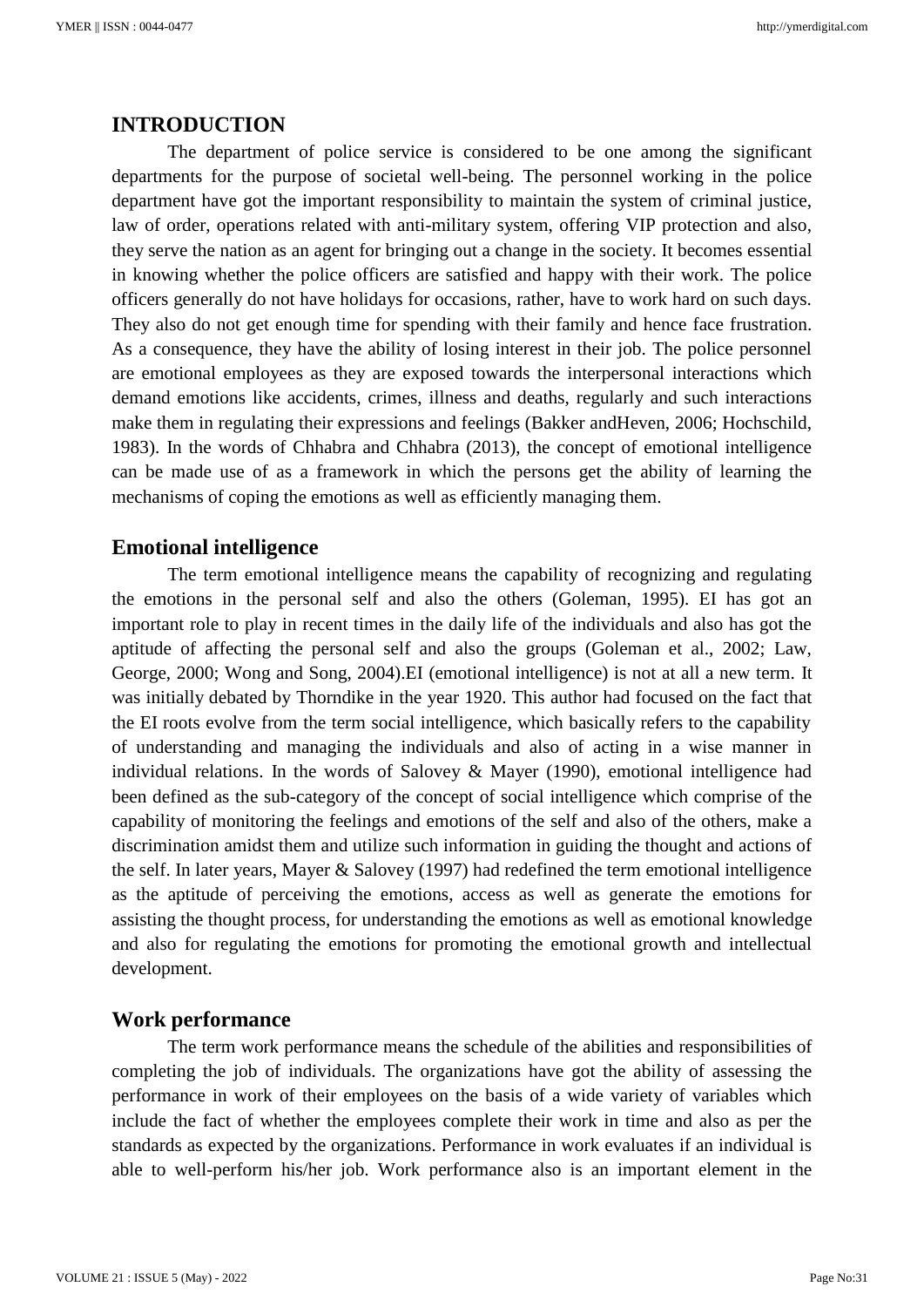management of human resource. The success and the outcomes are also based on the significant criterion of job performance of the work performance.

# **STATEMENT OF PROBLEM**

Several approaches have been implemented by the government for ensuring the services of the civil servants and also for achieving the maximum commitment level. such approaches include the GTP (government transformation program), NBOS (national blue ocean strategy), national transformation (2050) and the KPIs (key performance indicators). However, there exists a certain level of dissatisfaction amidst the general public regarding the service delivery of the civil servants.

## **OBJECTIVES**

The purpose of the study is to explore and analyze the impact of the emotional intelligence of the police personnel on their work performance.

## **REVIEW OF LITERATURE**

Al Aliet al., (2011) explored the relationship of emotional intelligence with the job performance. The study had been done with reference to the police department. The purpose of the research was to identify the relation of emotional intelligence with the performance in job, of the police personnel. The sample size of the study was 310. The findings of the study revealed that there was significant association amidst both the variables of the study as regarding the police personnel. The job performance of the police personnel was found to be predicted by the emotional intelligence by controlling the personality traits and the mental abilities.

O.A. Afolabi et al., (2010) studied the effect of EI on the job satisfaction and the job performance. The study was done among the police officers of Nigeria. the research examined the effect of EI and gender on the job satisfaction and performance. The authors had employed the 2x2 factorial design and multiple regression. the independent variables of the study were the emotional intelligence and the gender. The respondents were selected on a random basis and the sample size of the study was 119. The findings of the study showed that the police personnel with higher levels of EI were extremely satisfied and also performed better than the police personnel with low levels of EI.

Rully Akbar et al., (2020) studied the impact of emotional intelligence, compensation and organizational commitment on the work performance. The study was done among the employees of Satpol PP & WH Aceh the study was done through job satisfaction. The sample size of the study was 65 police officers. The analysis of the study was done with the help of SEM by the usage of Amos software. Findings revealed that the organizational commitment had an optimistic effect over job satisfaction and job performance. It was also found that EI (emotional intelligence) had no influence over the job satisfaction and performance. Further, compensation was found to positively affect the job satisfaction and performance. The authors had also identified an optimistic direction of job satisfaction over performance of the employees. Job satisfaction also mediated the impact of the organizational commitment over the employee performance. Additionally, the job satisfaction was found not to mediate the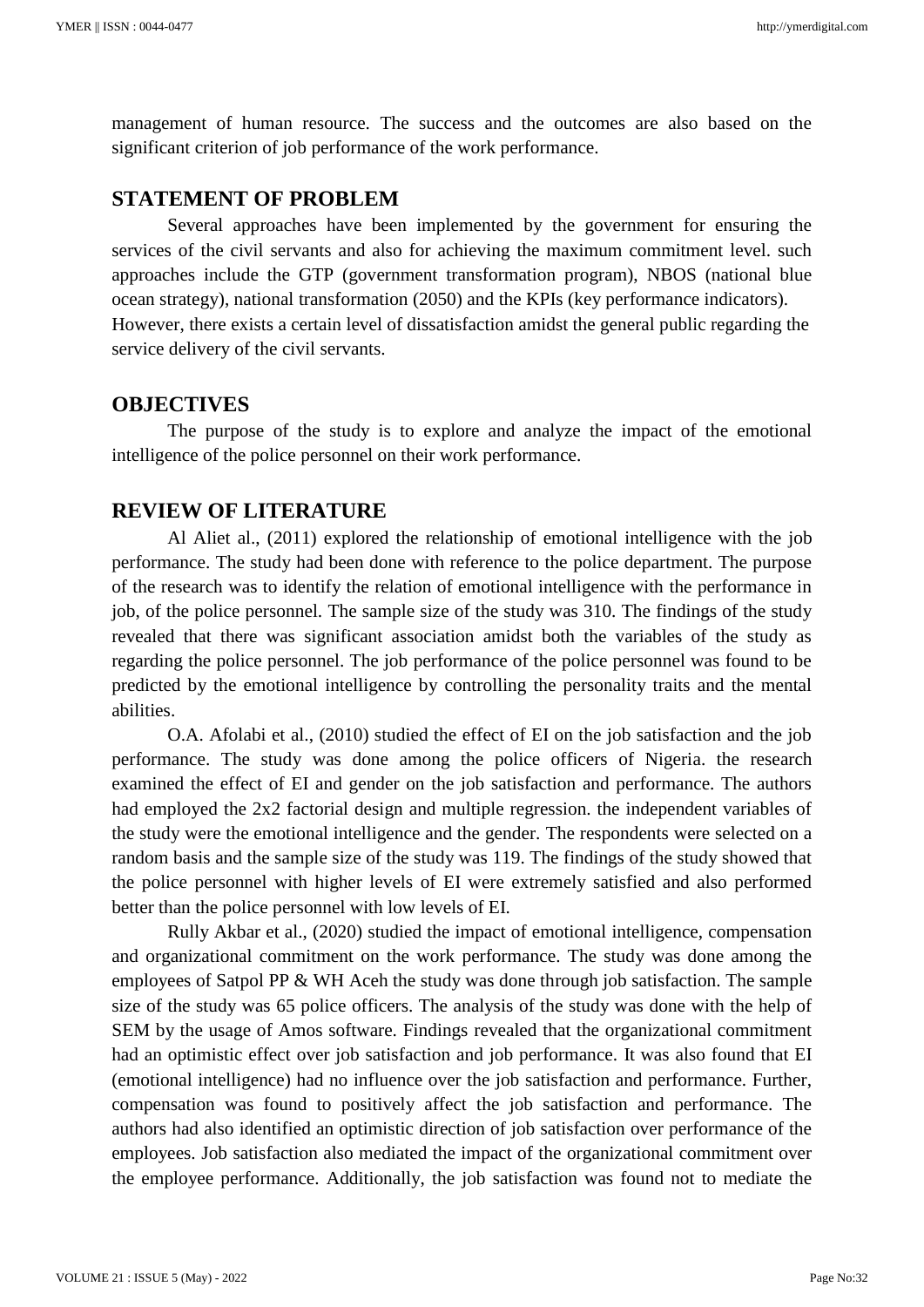impact of EI on the performance of the employees. job satisfaction mediated the impact of compensation over the employee performance. It was concluded that performance of the employees was affected by the job satisfaction in a positive way.

# **RESEARCH METHODOLOGY**

The study has been done among the police personnel of Thoothukudi district. The respondents are selected through simple random sampling and the sample size of the study is 100. The tool used for data collection is a questionnaire and the method used for analysis of the collected data is regression analysis. Scale adopted from Mokana et al., (2016).

# **ANALYSIS AND INTERPRETATION**

| R        | <b>R</b> Square | <b>Adjusted R</b><br><b>Square</b> |         | Sig.     |  |  |
|----------|-----------------|------------------------------------|---------|----------|--|--|
| 0.962(a) | 0.925           | 0.919                              | 140.686 | 0.000(a) |  |  |

a Predictor: (Constant), Emotional Intelligence

| $\mathbf{v}$ . The control $\mathbf{u}$                               | hstandardized<br><b>Coefficients</b> |               | <b>itandardized</b><br><b>Coefficients</b> |         |      |
|-----------------------------------------------------------------------|--------------------------------------|---------------|--------------------------------------------|---------|------|
|                                                                       | B                                    | Std.<br>Error | <b>Beta</b>                                | t       | Sig. |
| (Constant)                                                            | .763                                 | .111          |                                            | 6.879   | .000 |
| I would always encourage myself to try my best                        | .152                                 | .033          | .245                                       | 4.637   | .000 |
| I am able to control my temper and handle<br>difficulties rationally  |                                      | .032          | .209                                       | 4.288   | .000 |
| I am quite capable of controlling my own<br>emotions                  | .054                                 | .043          | .082                                       | 1.265   | 209  |
| I can always calm down quickly when I am very<br>angry                | .196                                 | .030          | .292                                       | 6.472   | .000 |
| I have good control of my own emotions                                | .149                                 | .030          | .222                                       | 5.027   | .000 |
| I have good understanding of my own emotions                          | .054                                 | .023          | .079                                       | 2.352   | .021 |
| I always know whether or not am happy                                 | $-.008$                              | .021          | $-0.012$                                   | $-.364$ | .717 |
| I always set goals for myself and then try my best<br>to achieve them | .056                                 | .021          | .094                                       | 2.670   | .009 |

**Coefficients(a)**

a Dependent Variable: Work Performance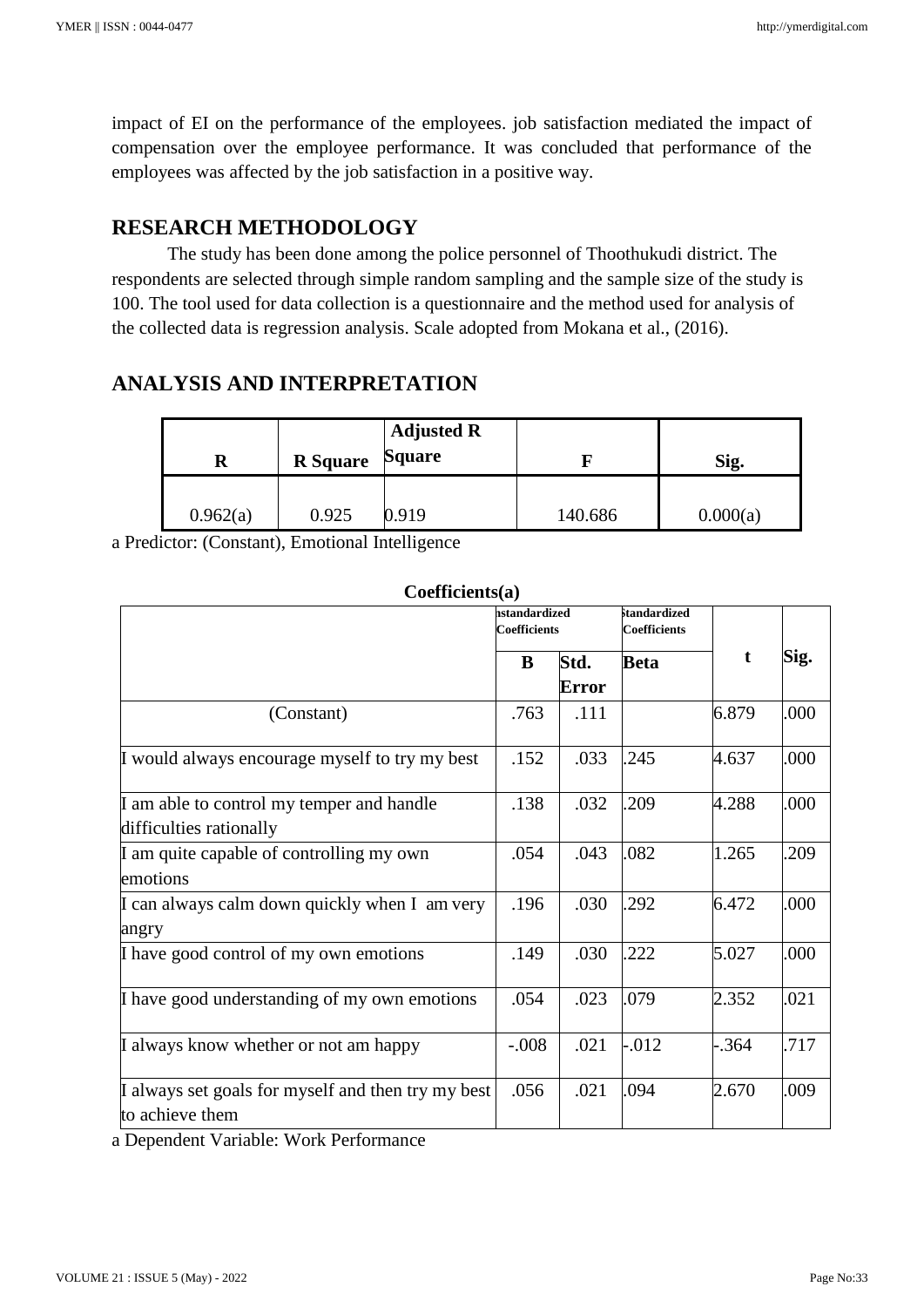In order to find the statistical significance, focus was made on the 8 predictors of the Work Performance of police personals. Findings show that every statement of emotional intelligence factors was significant. The table also shows that out of 8 statements 6 statements were seen to have a high influence on the Work Performance of police personals. The analysis done through regression exhibits that among emotional intelligence and Work Performance of police personals. The coefficient value,  $R^2$ , was found to be 0.925 through multiple regression, which shows that 92.5% of the emotional intelligence had an influence on the Work Performance of police personals.

In order to examine whether the value of coefficient  $(R^2)$  is significant or not, ANOVA was executed. The F value so got was 140.686which means p<0.000. This finding shows that there was a significant relation between the emotional intelligence and Work Performance of police personals. It was also reported that emotional intelligence was seen to predict Work Performance of police personals.

## **CONCLUSION**

The stress factors and the challenges which are confronted by the police personnel comprise of the complaints and grievances made by the general public which demands them to make serious changes for ensuring that they are highly committed as well as relevant for the society. An increased level of grievances and the subsequent stress in work amidst the police personnel influence their performance level of the police department. Hence, the psychological factors like the EI (emotional intelligence) have to be focused as well as developed as such a factor increases the work performance of the police officers.

The incentives and the compensation are found to be closely related, in which intended incentives are considered as the element of compensation. Both incentives and compensation are regarded as to be essential for achieving the objectives and goals of the organization. for the employees whose performance goes beyond established standards, the incentives can be a proper reward. They turn out to be factor of motivation for the employees to perform better. It was also reported that emotional intelligence was seen to predict Work Performance of police personals.

## *REFERENCE*

*Al Ali, Omar & Garner, Iain &Magadley, Wissam. (2011). An Exploration of the Relationship Between Emotional Intelligence and Job Performance in Police Organizations. Journal of Police and Criminal Psychology. 27. 10.1007/s11896-011- 9088-9.*

*Bakker, A. B., &Heven, E. (2006). Emotional dissonance, burnout and in role performance among nurses and police officers. International Journal of Stress Management, 13(3), 423- 440.*

*Hochschild, A. (1983). The Managed Heard: Commucialization of human feeling, Berkely, CA: University of California Press.*